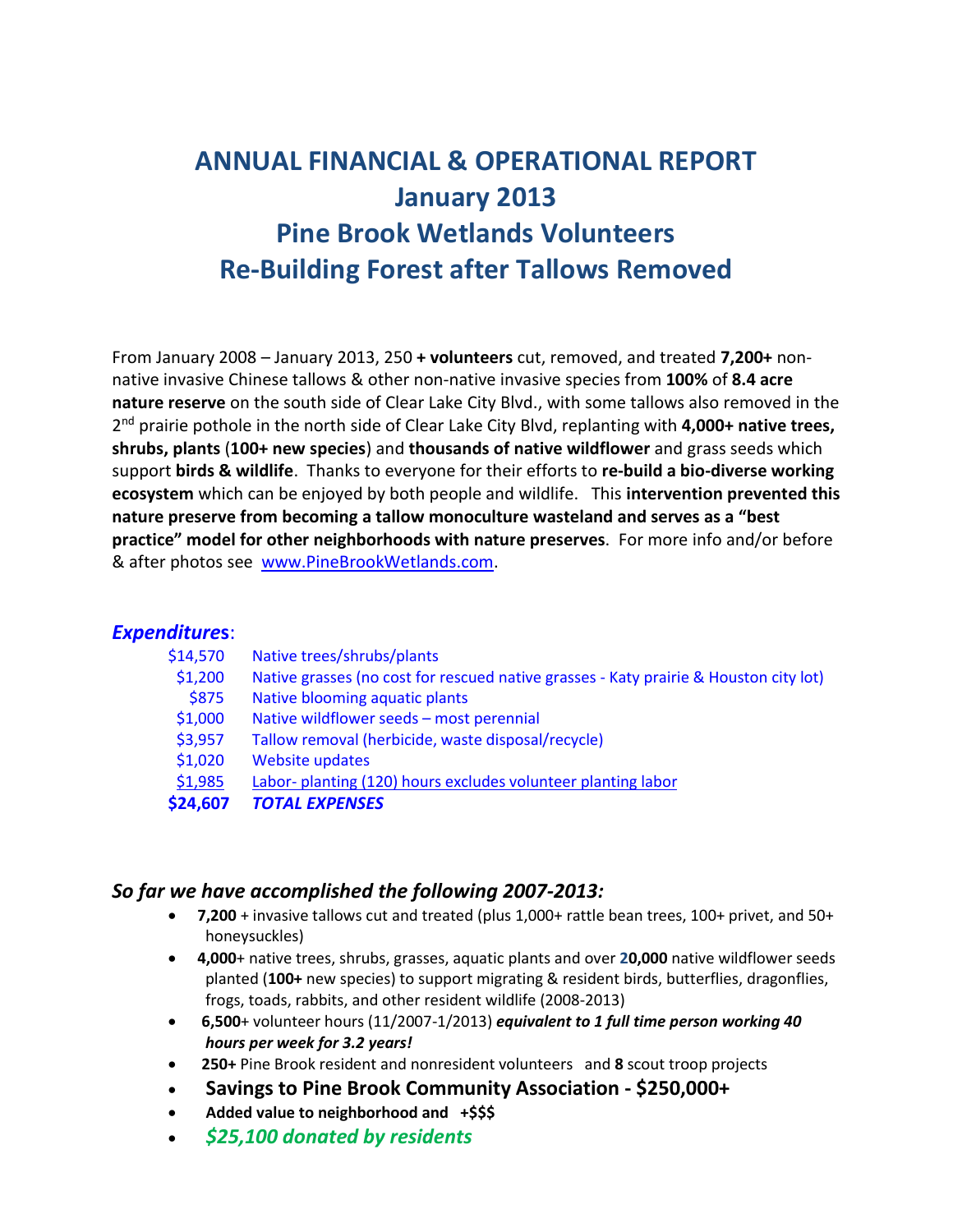## *In-Kind Gifts including Volunteer Time (***value \$295,692 +):**

- *Pine Brook restoration volunteers* provided 6,500 hours of time 2007-2013. Value at market rate of \$25 per hour-\$162,500. \$60,000+ savings by eliminating contractor profit and wholesale vs. retail cost of paid labor and plants (30%-50% of retail cost).
- *Pine Brook residents* provided ATV to drag tallows, trailer to haul tallows removed and new trees/shrubs, canoe to haul tallows & rattle bean trees out of water, chainsaws & replacement parts, access to water to irrigate new trees/shrubs, temporary irrigation supplies such as hoses, gasoline & oil 2008-2012. Value \$20,000 including delivery cost & tallow removal savings.
- *Glenn Olsen/ Houston Audubon Society-* provided numerous on-site consultations about trees and plants which support migrating birds & wildlife. Helped volunteers ID native and invasive trees & plants and provided on-site advice about creating bird habitat. Value-*Priceless!*
- *Houston Audubon Society* interpretative sign in 2009. Contributed \$1,500 toward expense and \$1,000 of paid labor for design & editing, with Audubon photographers donating \$6,000 of photos. Wetland project volunteers contributed 40+ hours for research, design, and installation.
- Pine Brook Community Association \$692 share of interpretative sign expense and \$1,790 towards tallow disposal in 2008.
- *City of Houston* upon request from Debra Goode 3/08, allowed Eagle Scout project to remove 100+ native grasses from their property. Value \$2,500. Authorizations required from City of Houston legal counsel and fire chief.
- *Houston Audubon Society* invited Pine Brook volunteers to participate in 3/08 Saum native prairie grass rescue & relocation. George Macke rescued & relocated 200+ native grasses to Pine Brook's native prairie. Debra Goode & Jean Taylor rescued 50 pots of native wildflowers planted by Rob Plaza. Value \$3,500.
- *Mark Fox Landscape* gift of 150 native blooming aquatic plants relocated by wetland volunteers in 2009. Value \$2,000.
- *Texas Coastal Watershed program* gift of 10 aquatic plants 3/08. Value \$250, plus allowed us to purchase from their nursery, native blooming aquatic plants which are very difficult to locate.
- *US Forest Service* gift of 200+ seedlings in 2008. Value \$600.
- *Armand Bayou* gift of 20 native grasses in 2008. Value \$300.
- *Houston Arboretum* gift of 30 Hackberry seedlings in 2009.
- *Apache Foundation Tree Grants (3)* in March 2009, October 2009 and 2012 *–* gift of 470 native trees (25 species) with 100 of 470 trees planted in other PBCA parks. Rob Plaza planted all 09 grant trees. Value \$9,400 +.
- *Trees for Houston Tree Grant (1)* in October 2012- gift of 272 trees with 240 of 272 planted in other PBCA parks. Value \$8,160 +.
- *Green Thumb Keep Houston Beautiful Grant* **-** received 15 large trees in 2008, planted by playground by pool and basketball court. Value \$2,500. Volunteers watered these trees and other new park trees (to replace trees lost due to hurricane Ike) during 2 record drought summers before personally financing a \$3,000 irrigation system for the playground pool park in 2010. (PBCA unable to fund irrigation system.)
- *Eagle Scout Projects* 7 projects over 100+ volunteer hours each project:
	- (Macke /troop #389) restoration of native prairie by tallow removal & planting 450 rescued native grasses in 2008. (2 projects)
	- (Bowen/troop #848) restoration of 2 wetland areas via removal of debris & planting 350 native blooming aquatic plants in 2009.
	- (Maclean/troop #957) built & installed bird nesting boxes in 2010.
	- (Green/troop #869) removed debris to enable volunteers to access site for tallow removal & replanting. Also, removed invasive honeysuckle adjacent to prairie in 2010.
	- (Nix/troop #848) built a 32' elevated boardwalk on the east end of the nature trail loop around the prairie pothole marsh in 2011.
	- (Dao/troop #869) remove tallow seedlings & saplings in forest fringe area adjacent to prairie pothole marsh in *north side of CLC Blvd* 2011.
- *Girl Scout Project*-(Soisson/ troop #7140) cared for & planted native grasses.